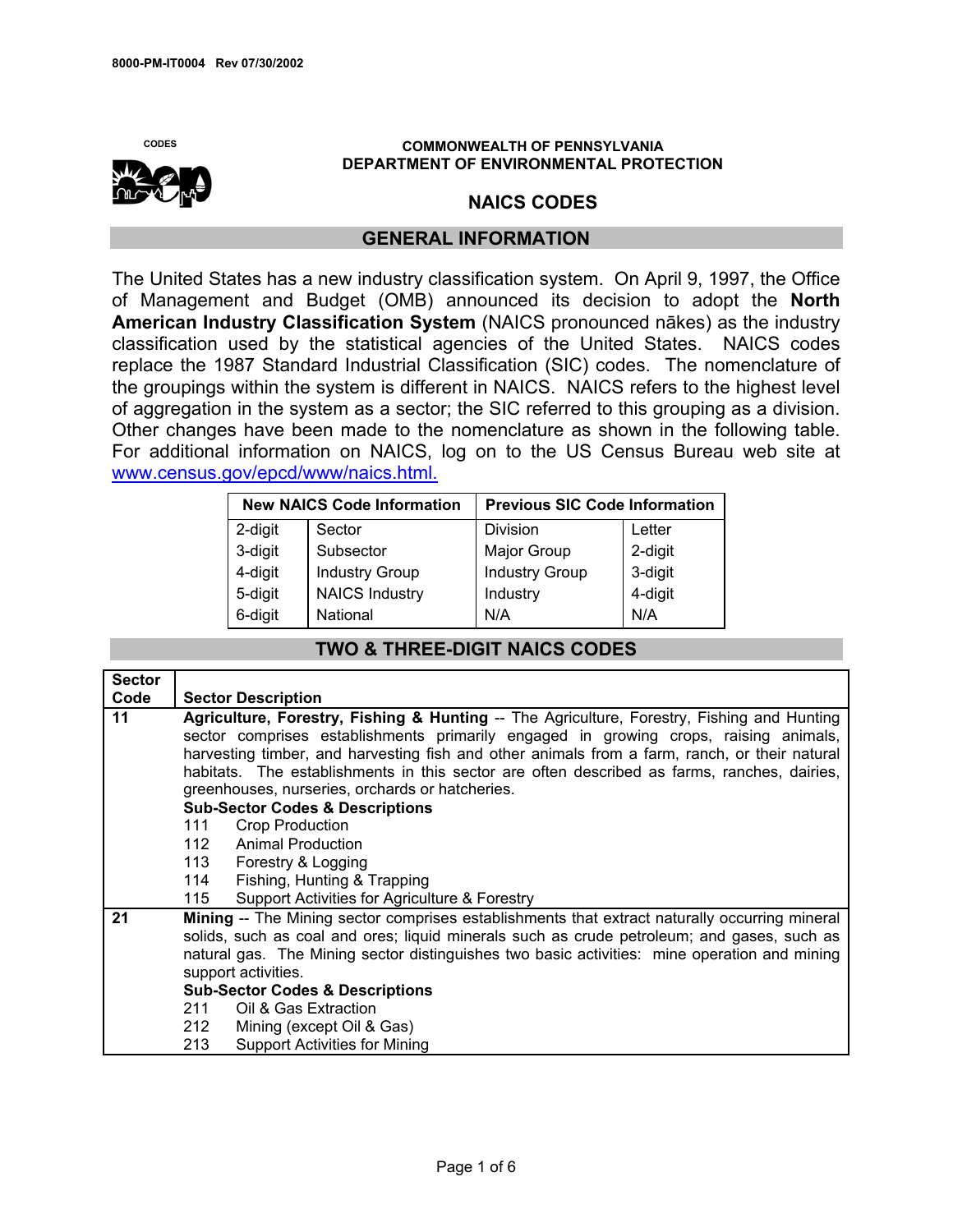| <b>Sector</b> |                                                                                                                                                                                                                                                                                                                                                                                                                                                                                                                                      |  |
|---------------|--------------------------------------------------------------------------------------------------------------------------------------------------------------------------------------------------------------------------------------------------------------------------------------------------------------------------------------------------------------------------------------------------------------------------------------------------------------------------------------------------------------------------------------|--|
| Code          | <b>Sector Description</b>                                                                                                                                                                                                                                                                                                                                                                                                                                                                                                            |  |
| 22            | Utilities -- The Utilities sector comprises establishments engaged in the provision of the<br>following utility services: electric power, natural gas, steam supply, water supply, and sewage<br>removal.                                                                                                                                                                                                                                                                                                                            |  |
|               | <b>Sub-Sector Codes &amp; Descriptions</b><br>221<br><b>Utilities</b>                                                                                                                                                                                                                                                                                                                                                                                                                                                                |  |
| 23            | <b>Construction</b> -- The Construction sector comprises establishments primarily engaged in the                                                                                                                                                                                                                                                                                                                                                                                                                                     |  |
|               | construction of buildings and other structures, heavy construction (except buildings), additions,<br>alterations, reconstruction, installation, and maintenance and repairs. This sector is divided<br>into three subsectors of construction activities: 1) building construction and land subdivision<br>and land development; 2) heavy construction (except buildings), such as highways, power<br>plants, and pipelines; and 3) construction activity by special trade contractors.<br><b>Sub-Sector Codes &amp; Descriptions</b> |  |
|               | 233<br>Building, Developing, & General Contracting                                                                                                                                                                                                                                                                                                                                                                                                                                                                                   |  |
|               | 234<br><b>Heavy Construction</b>                                                                                                                                                                                                                                                                                                                                                                                                                                                                                                     |  |
|               | 235<br><b>Special Trade Contractors</b>                                                                                                                                                                                                                                                                                                                                                                                                                                                                                              |  |
| $31 - 33$     | <b>Manufacturing</b> -- The Manufacturing sector comprises establishments engaged in the<br>mechanical, physical, or chemical transformation of materials, substances, or components into<br>new products. Establishments in the Manufacturing sector are often described as plants,<br>factories, or mills and characteristically use power-driven machines and materials-handling<br>equipment.                                                                                                                                    |  |
|               | <b>Sub-Sector Codes &amp; Descriptions</b>                                                                                                                                                                                                                                                                                                                                                                                                                                                                                           |  |
|               | 311<br><b>Food Manufacturing</b>                                                                                                                                                                                                                                                                                                                                                                                                                                                                                                     |  |
|               | 312<br>Beverage & Tobacco Product Manufacturing<br>313<br><b>Textile Mills</b>                                                                                                                                                                                                                                                                                                                                                                                                                                                       |  |
|               | 314<br><b>Textile Product Mills</b>                                                                                                                                                                                                                                                                                                                                                                                                                                                                                                  |  |
|               | 315<br><b>Apparel Manufacturing</b>                                                                                                                                                                                                                                                                                                                                                                                                                                                                                                  |  |
|               | 316<br>Leather & Allied Product Manufacturing                                                                                                                                                                                                                                                                                                                                                                                                                                                                                        |  |
|               | 321<br>Wood Product Manufacturing                                                                                                                                                                                                                                                                                                                                                                                                                                                                                                    |  |
|               | 322<br>Paper Manufacturing                                                                                                                                                                                                                                                                                                                                                                                                                                                                                                           |  |
|               | 323<br><b>Printing &amp; Related Support Activities</b>                                                                                                                                                                                                                                                                                                                                                                                                                                                                              |  |
|               | 324<br>Petroleum & Coal Products Manufacturing                                                                                                                                                                                                                                                                                                                                                                                                                                                                                       |  |
|               | 325<br><b>Chemical Manufacturing</b>                                                                                                                                                                                                                                                                                                                                                                                                                                                                                                 |  |
|               | 326<br>Plastics & Rubber Products Manufacturing                                                                                                                                                                                                                                                                                                                                                                                                                                                                                      |  |
|               | 327<br>Nonmetallic Mineral product Manufacturing                                                                                                                                                                                                                                                                                                                                                                                                                                                                                     |  |
|               | 331<br><b>Primary Metal Manufacturing</b><br>332<br><b>Fabricated Metal Product Manufacturing</b>                                                                                                                                                                                                                                                                                                                                                                                                                                    |  |
|               | 333<br><b>Machinery Manufacturing</b>                                                                                                                                                                                                                                                                                                                                                                                                                                                                                                |  |
|               | 334<br><b>Computer &amp; Electronic Product Manufacturing</b>                                                                                                                                                                                                                                                                                                                                                                                                                                                                        |  |
|               | 335<br>Electrical Equipment, Appliance, & Component Manufacturing                                                                                                                                                                                                                                                                                                                                                                                                                                                                    |  |
|               | 336<br><b>Transportation Equipment Manufacturing</b>                                                                                                                                                                                                                                                                                                                                                                                                                                                                                 |  |
|               | 337<br>Furniture & Related Product Manufacturing                                                                                                                                                                                                                                                                                                                                                                                                                                                                                     |  |
|               | 339<br>Miscellaneous Manufacturing                                                                                                                                                                                                                                                                                                                                                                                                                                                                                                   |  |
| 42            | Wholesale Trade -- The Wholesale Trade sector comprises establishments engaged in                                                                                                                                                                                                                                                                                                                                                                                                                                                    |  |
|               | wholesaling merchandise, generally without transformation, and rendering services incidental                                                                                                                                                                                                                                                                                                                                                                                                                                         |  |
|               | to the sale of merchandise. The wholesaling process is an intermediate step in the distribution                                                                                                                                                                                                                                                                                                                                                                                                                                      |  |
|               | of merchandise. Wholesalers are organized to sell or arrange the purchase or sale of                                                                                                                                                                                                                                                                                                                                                                                                                                                 |  |
|               | (a) goods for resale (i.e., goods sold to other wholesalers or retailers), (b) capital or durable<br>nonconsumer goods, and (c) raw and intermediate materials and supplies used in production.                                                                                                                                                                                                                                                                                                                                      |  |
|               | <b>Sub-Sector Codes &amp; Descriptions</b>                                                                                                                                                                                                                                                                                                                                                                                                                                                                                           |  |
|               | Wholesale Trade, Durable Goods<br>421                                                                                                                                                                                                                                                                                                                                                                                                                                                                                                |  |
|               | 422<br>Wholesale Trade, Nondurable Goods                                                                                                                                                                                                                                                                                                                                                                                                                                                                                             |  |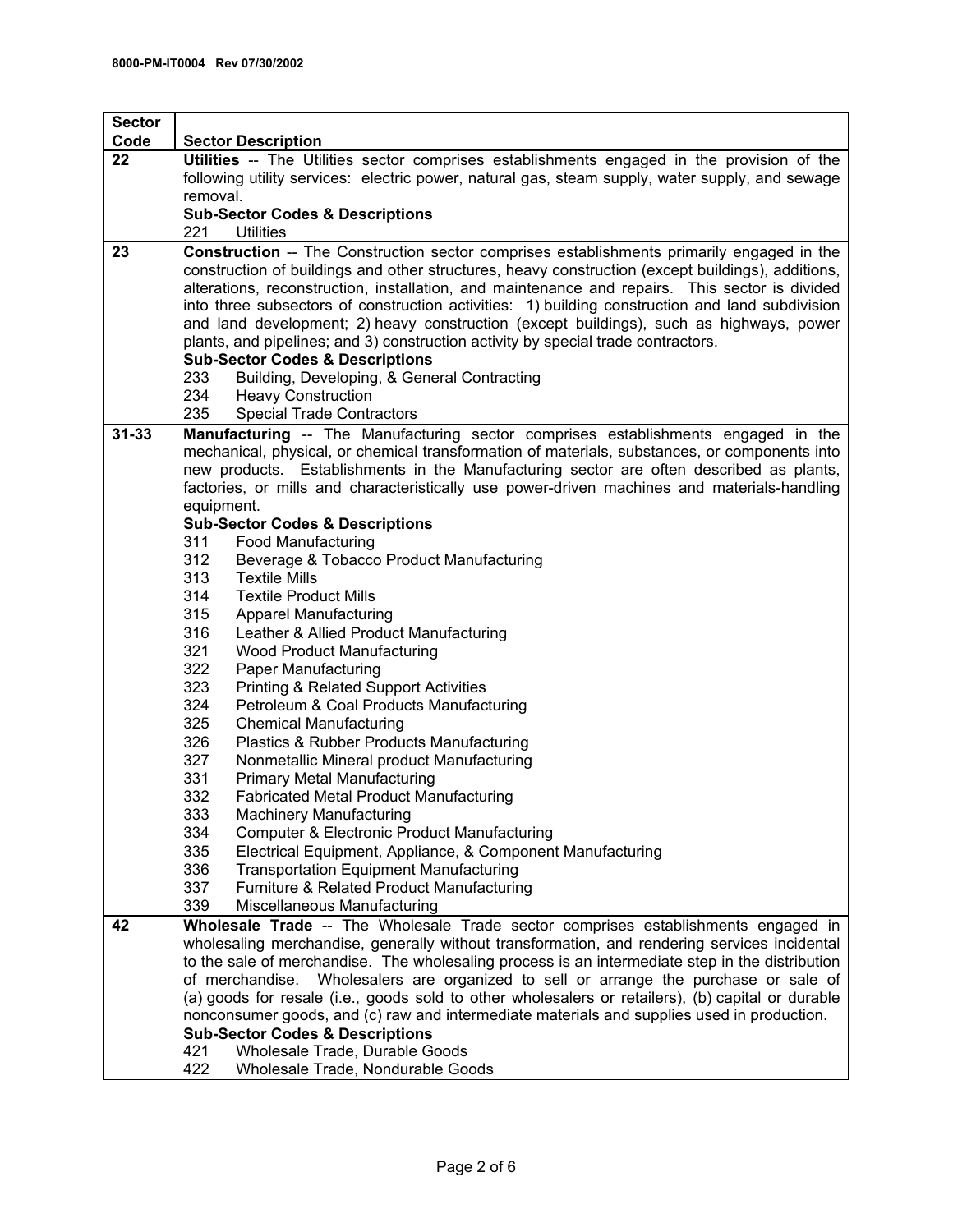| <b>Sector</b> |                                                                                                    |  |  |
|---------------|----------------------------------------------------------------------------------------------------|--|--|
| Code          | <b>Sector Description</b>                                                                          |  |  |
| 44-45         | Retail Trade -- The Retail Trade sector comprises establishments engaged in retailing              |  |  |
|               | merchandise, generally without transformation, and rendering services incidental to the sale of    |  |  |
|               | merchandise. The retailing process is the final step in the distribution of merchandise; retailers |  |  |
|               | are therefore, organized to sell merchandise in small quantities to the general public. This       |  |  |
|               | sector comprises two main types of retailers: store and nonstore retailers.                        |  |  |
|               | <b>Sub-Sector Codes &amp; Descriptions</b>                                                         |  |  |
|               | 441<br>Motor Vehicle & Parts Dealers                                                               |  |  |
|               | 442<br>Furniture & Home Furnishings Stores                                                         |  |  |
|               | 443<br>Electronics & Appliance Stores                                                              |  |  |
|               | 444<br>Building Material & Garden Equipment & Supplies Dealers                                     |  |  |
|               | 445<br>Food & Beverage Stores                                                                      |  |  |
|               | <b>Health &amp; Personal Care Stores</b><br>446                                                    |  |  |
|               | 447<br><b>Gasoline Stations</b>                                                                    |  |  |
|               | 448<br><b>Clothing &amp; Clothing Accessories Stores</b>                                           |  |  |
|               | 451<br>Sporting Goods, Hobby, Book, & Music Stores                                                 |  |  |
|               | 452<br><b>General Merchandise Stores</b>                                                           |  |  |
|               | 453<br><b>Miscellaneous Store Retailers</b>                                                        |  |  |
|               | 454<br><b>Nonstore Retailers</b>                                                                   |  |  |
| 48-49         | Transportation & Warehousing -- The Transportation and Warehousing sector includes                 |  |  |
|               | industries providing transportation of passengers and cargo, warehousing and storage for           |  |  |
|               | goods, scenic and sightseeing transportation, and support activities related to modes of           |  |  |
|               | Establishments in these industries use transportation equipment or<br>transportation.              |  |  |
|               | transportation related facilities as a productive asset. The type of equipment depends on the      |  |  |
|               | mode of transportation. The modes of transportation are air, rail, water, road, and pipeline.      |  |  |
|               | <b>Sub-Sector Codes &amp; Descriptions</b>                                                         |  |  |
|               | 481<br>Air Transportation                                                                          |  |  |
|               | 482<br>Rail Transportation                                                                         |  |  |
|               | 483<br><b>Water Transportation</b>                                                                 |  |  |
|               | 484<br><b>Truck Transportation</b>                                                                 |  |  |
|               | 485<br><b>Transit &amp; Ground Passenger Transportation</b>                                        |  |  |
|               | 486<br><b>Pipeline Transportation</b>                                                              |  |  |
|               | 487<br>Scenic & Sightseeing Transportation                                                         |  |  |
|               | 488<br>Support Activities for Transportation                                                       |  |  |
|               | 491<br><b>Postal Service</b>                                                                       |  |  |
|               | 492<br><b>Couriers &amp; Messengers</b>                                                            |  |  |
|               | 493<br>Warehousing & Storage                                                                       |  |  |
| 51            | Information -- The Information sector comprises establishments engaged in the following            |  |  |
|               | processes: (a) producing and distributing information and cultural products, (b) providing the     |  |  |
|               | means to transmit or distribute these products as well as data or communications, and              |  |  |
|               | (c) processing data. The main components of this sector are the publishing industries,             |  |  |
|               | including software publishing, the motion picture and sound recording industries, the              |  |  |
|               | broadcasting and telecommunication industries, and the information services and data               |  |  |
|               | processing industries.                                                                             |  |  |
|               | <b>Sub-Sector Codes &amp; Descriptions</b>                                                         |  |  |
|               | <b>Publishing Industries</b><br>511                                                                |  |  |
|               | 512<br>Motion Picture & Sound Recording Industries                                                 |  |  |
|               | 513<br>Broadcasting & Telecommunications                                                           |  |  |
|               | Information Services & Data Processing Services<br>514                                             |  |  |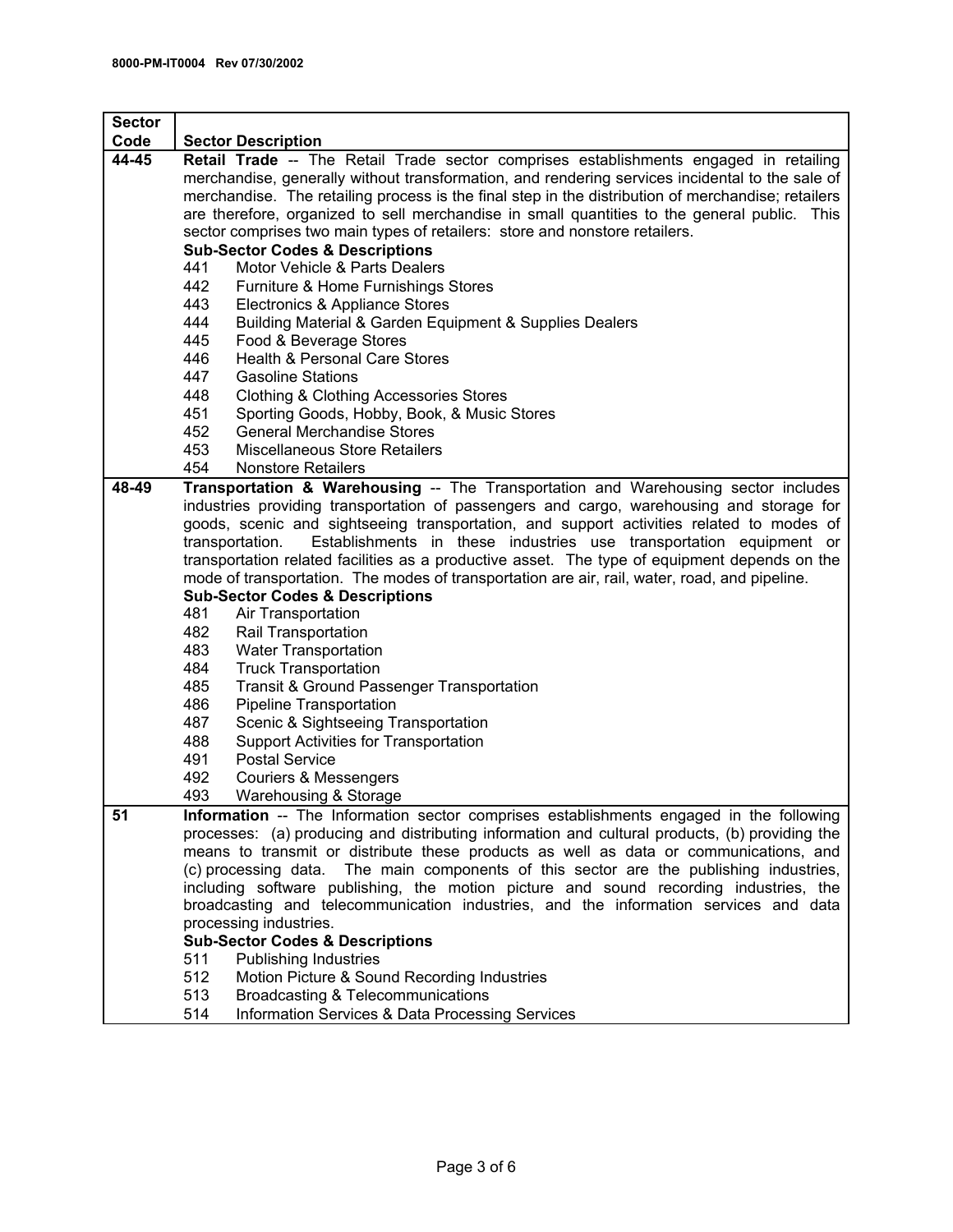| <b>Sector</b> |                                                                                                                                                                                                                                                                                                                                                                                                                                                                                                                                                                                                                                                             |  |  |
|---------------|-------------------------------------------------------------------------------------------------------------------------------------------------------------------------------------------------------------------------------------------------------------------------------------------------------------------------------------------------------------------------------------------------------------------------------------------------------------------------------------------------------------------------------------------------------------------------------------------------------------------------------------------------------------|--|--|
| Code          | <b>Sector Description</b>                                                                                                                                                                                                                                                                                                                                                                                                                                                                                                                                                                                                                                   |  |  |
| 52            | Finance & Insurance -- The Finance and Insurance sector comprises establishments primarily<br>engaged in financial transactions (transactions involving the creation, liquidation, or change in<br>ownership of financial assets) and/or in facilitating financial transactions. The three principal<br>types of activities identified are: 1) raising funds by taking deposits and/or issuing securities<br>and, in the process, incurring liabilities; 2) pooling of risk by underwriting insurance and<br>annuities; 3) providing specialized services facilitating or supporting financial intermediation,<br>insurance, and employee benefit programs. |  |  |
|               | <b>Sub-Sector Codes &amp; Descriptions</b><br>Monetary Authorities - Central Bank<br>521                                                                                                                                                                                                                                                                                                                                                                                                                                                                                                                                                                    |  |  |
|               | 522<br>Credit Intermediation & Related Activities                                                                                                                                                                                                                                                                                                                                                                                                                                                                                                                                                                                                           |  |  |
|               | 523<br>Securities, Commodity Contracts, & Other Financial Inve                                                                                                                                                                                                                                                                                                                                                                                                                                                                                                                                                                                              |  |  |
|               | 524<br><b>Insurance Carriers &amp; Related Activities</b>                                                                                                                                                                                                                                                                                                                                                                                                                                                                                                                                                                                                   |  |  |
|               | 525<br>Funds, Trusts, & Other Financial Vehicles                                                                                                                                                                                                                                                                                                                                                                                                                                                                                                                                                                                                            |  |  |
| 53            | Real Estate & Rental & Leasing -- The Real Estate and Rental and Leasing sector comprises<br>establishments primarily engaged in renting, leasing, or otherwise allowing the use of their own<br>assets by others. The major portion of this sector comprises establishments that rent, lease, or<br>otherwise allow the use of their won assets by others. The assets may be tangible, as is the<br>case of real estate and equipment, or intangible, as is the case with patents and trademarks.<br><b>Sub-Sector Codes &amp; Descriptions</b>                                                                                                            |  |  |
|               | 531<br><b>Real Estate</b>                                                                                                                                                                                                                                                                                                                                                                                                                                                                                                                                                                                                                                   |  |  |
|               | 532<br><b>Rental &amp; Leasing Services</b><br>533<br>Lessors of Nonfinancial Intangible Assets (except Copyrig                                                                                                                                                                                                                                                                                                                                                                                                                                                                                                                                             |  |  |
| 54            | Professional, Scientific & Technical Services -- The Professional, Scientific and Technical                                                                                                                                                                                                                                                                                                                                                                                                                                                                                                                                                                 |  |  |
|               | Services sector comprises establishments that specialize in performing professional, scientific,<br>and technical activities for others. These activities require a high degree of expertise and<br>Activities performed include; legal advice and representation; accounting,<br>training.<br>bookkeeping, and payroll services; architectural, engineering, and specialized design service;<br>computer services; consulting services; research services; advertising services; photographic<br>services; translation and interpretation services; veterinary services; and other professional,<br>scientific, and technical services.                    |  |  |
|               | <b>Sub-Sector Codes &amp; Descriptions</b><br>Professional, Scientific, & Technical Services<br>541                                                                                                                                                                                                                                                                                                                                                                                                                                                                                                                                                         |  |  |
| 55            | <b>Management of Companies &amp; Enterprises</b> -- The Management of Companies and                                                                                                                                                                                                                                                                                                                                                                                                                                                                                                                                                                         |  |  |
|               | Enterprises sector comprises (1) establishments of owning a controlling interest or influencing<br>management decisions or (2) establishments (except government establishments) that<br>administer, oversee and manage establishments of the company or enterprise and that<br>normally undertake the strategic or organizational planning and decision-making role of the<br>company or enterprise.<br><b>Sub-Sector Codes &amp; Descriptions</b><br>Management of Companies & Enterprises<br>551                                                                                                                                                         |  |  |
| 56            | Administrative & Support & Waste Management & Remediation Services -- The                                                                                                                                                                                                                                                                                                                                                                                                                                                                                                                                                                                   |  |  |
|               | Administrative and Support and Waste Management and Remediation Services sector<br>comprises establishments performing routing support activities for the day-to-day operations of<br>other organizations. Activities performed include: office administration, hiring and placing of<br>personnel, document preparation and similar clerical services, solicitation, collection, security<br>and surveillance services, cleaning, and waste services. These activities are typically on a<br>contract or fee basis.<br><b>Sub-Sector Codes &amp; Descriptions</b>                                                                                          |  |  |
|               | <b>Administrative &amp; Support Services</b><br>561                                                                                                                                                                                                                                                                                                                                                                                                                                                                                                                                                                                                         |  |  |
|               | 562<br>Waste Management & Remediation Services                                                                                                                                                                                                                                                                                                                                                                                                                                                                                                                                                                                                              |  |  |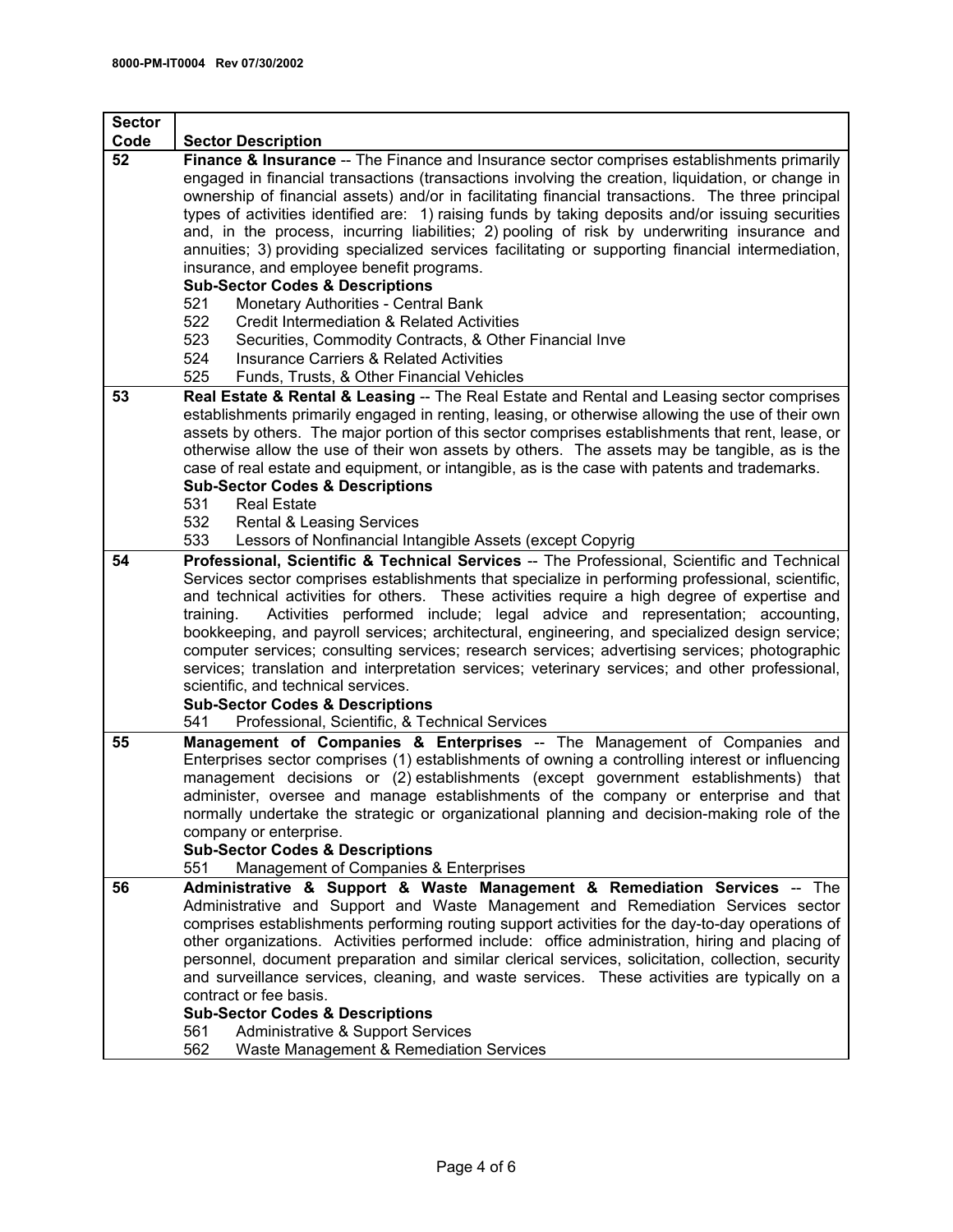| <b>Sector</b> |                                                                                                                                                                                                  |  |  |
|---------------|--------------------------------------------------------------------------------------------------------------------------------------------------------------------------------------------------|--|--|
| Code          | <b>Sector Description</b>                                                                                                                                                                        |  |  |
| 61            | Educational Services -- The Educational Services sector comprises establishments that                                                                                                            |  |  |
|               | provide instruction and training in a wide variety of subjects. This instruction and training is                                                                                                 |  |  |
|               | provided by specialized establishments, such as schools, colleges, universities, and training                                                                                                    |  |  |
|               | centers.                                                                                                                                                                                         |  |  |
|               | <b>Sub-Sector Codes &amp; Descriptions</b><br><b>Educational Services</b><br>611                                                                                                                 |  |  |
| 62            | Health Care & Social Assistance -- The Health Care and Social Assistance sector comprises                                                                                                        |  |  |
|               | establishments providing health care and social assistance for individuals. The industries in                                                                                                    |  |  |
|               | this sector are arranged on a continuum starting with those establishments providing medical                                                                                                     |  |  |
|               | care exclusively, continuing with those providing health care and social assistance, and finally                                                                                                 |  |  |
|               | finishing with those providing only social assistance. These services are delivered by training                                                                                                  |  |  |
|               | professionals.                                                                                                                                                                                   |  |  |
|               | <b>Sub-Sector Codes &amp; Descriptions</b>                                                                                                                                                       |  |  |
|               | 621<br><b>Ambulatory Health Care Services</b>                                                                                                                                                    |  |  |
|               | 622<br>Hospitals                                                                                                                                                                                 |  |  |
|               | 623<br><b>Nursing &amp; Residential Care Facilities</b><br>624<br>Social Assistance                                                                                                              |  |  |
| 71            | Arts, Entertainment & Recreation -- The Arts, Entertainment, and Recreation sector includes                                                                                                      |  |  |
|               | a wide range of establishments that operate facilities or provide services to meet varied                                                                                                        |  |  |
|               | cultural, entertainment, and recreational interests of their patrons. This sector comprises:                                                                                                     |  |  |
|               | (1) establishments that are involved in producing, promoting, or participating in live                                                                                                           |  |  |
|               | performances, events, or exhibits intended for public viewing; (2) establishments that preserve                                                                                                  |  |  |
|               | and exhibit objects and sites of historical, cultural, or educational interest; (3) establishments                                                                                               |  |  |
|               | that operate facilities or provide services that enable patrons to participate in recreational                                                                                                   |  |  |
|               | activities or pursue amusement, hobby, and leisure time interests.                                                                                                                               |  |  |
|               | <b>Sub-Sector Codes &amp; Descriptions</b>                                                                                                                                                       |  |  |
|               | Performing Arts, Spectator Sports, & Related Industries<br>711<br>Museums, Historical Sites, & Similar Institutions<br>712                                                                       |  |  |
|               | 713<br>Amusement, Gambling, & Recreation Industries                                                                                                                                              |  |  |
| 72            | Accommodation & Food Services -- The Accommodation and Food Services sector                                                                                                                      |  |  |
|               | comprises establishments providing customers with lodging and/or preparing meals, snacks                                                                                                         |  |  |
|               | and beverages for immediate consumption.                                                                                                                                                         |  |  |
|               | <b>Sub-Sector Codes &amp; Descriptions</b>                                                                                                                                                       |  |  |
|               | Accommodation<br>721                                                                                                                                                                             |  |  |
|               | 722<br>Food Services & Drinking Places                                                                                                                                                           |  |  |
| 81            | Other Services (except Public Administration) -- The Other Services (except Public                                                                                                               |  |  |
|               | Administration) sector comprises establishments engaged in providing services not specifically                                                                                                   |  |  |
|               | provided for elsewhere in the classification system. Establishments in this sector are primarily<br>engaged in activities, such as equipment and machinery repairing, promoting or administering |  |  |
|               | religious activities, grantmaking, advocacy, and providing drycleaning and laundry service,                                                                                                      |  |  |
|               | personal care service, death care service, pet care service, photofinishing services, temporary                                                                                                  |  |  |
|               | parking services, and dating services.                                                                                                                                                           |  |  |
|               | <b>Sub-Sector Codes &amp; Descriptions</b>                                                                                                                                                       |  |  |
|               | 811<br>Repair & Maintenance                                                                                                                                                                      |  |  |
|               | 812<br>Personal & Laundry Services                                                                                                                                                               |  |  |
|               | 813<br>Religious, Grantmaking, Civic, Professional, and Similar                                                                                                                                  |  |  |
|               | <b>Private Households</b><br>814                                                                                                                                                                 |  |  |